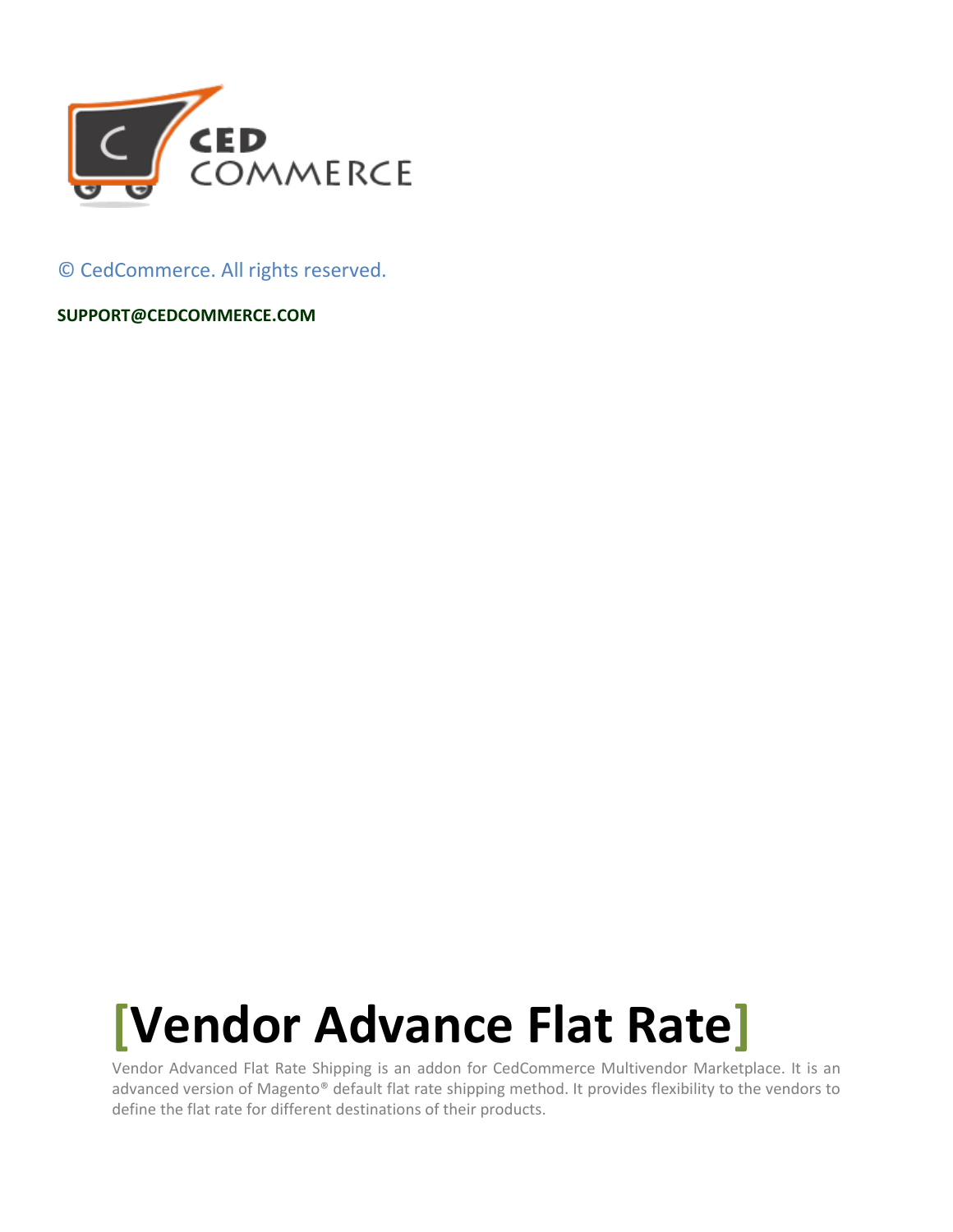

# **Vendor Advanced Flat Rate**

# **User Manual**

*Version* **- 0.0.1**

© CedCommerce. All Rights Reserved.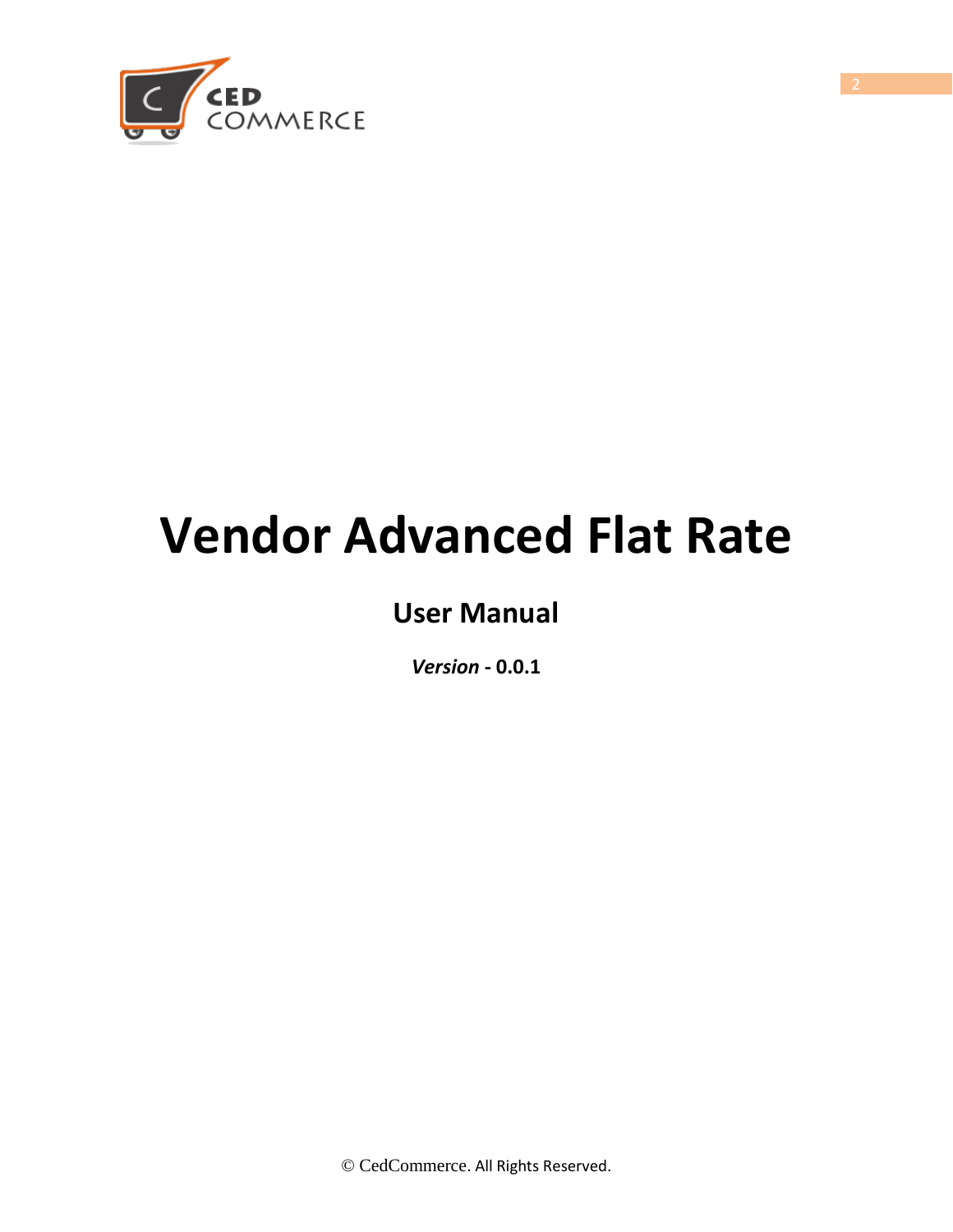

### **Contents**

| T.   |  |
|------|--|
| ΙΙ.  |  |
|      |  |
| i.   |  |
| ii.  |  |
| iii. |  |
| iv.  |  |
| v.   |  |
|      |  |
| i.   |  |
| ii.  |  |
| iii. |  |
| iv.  |  |
| v.   |  |
|      |  |
|      |  |
|      |  |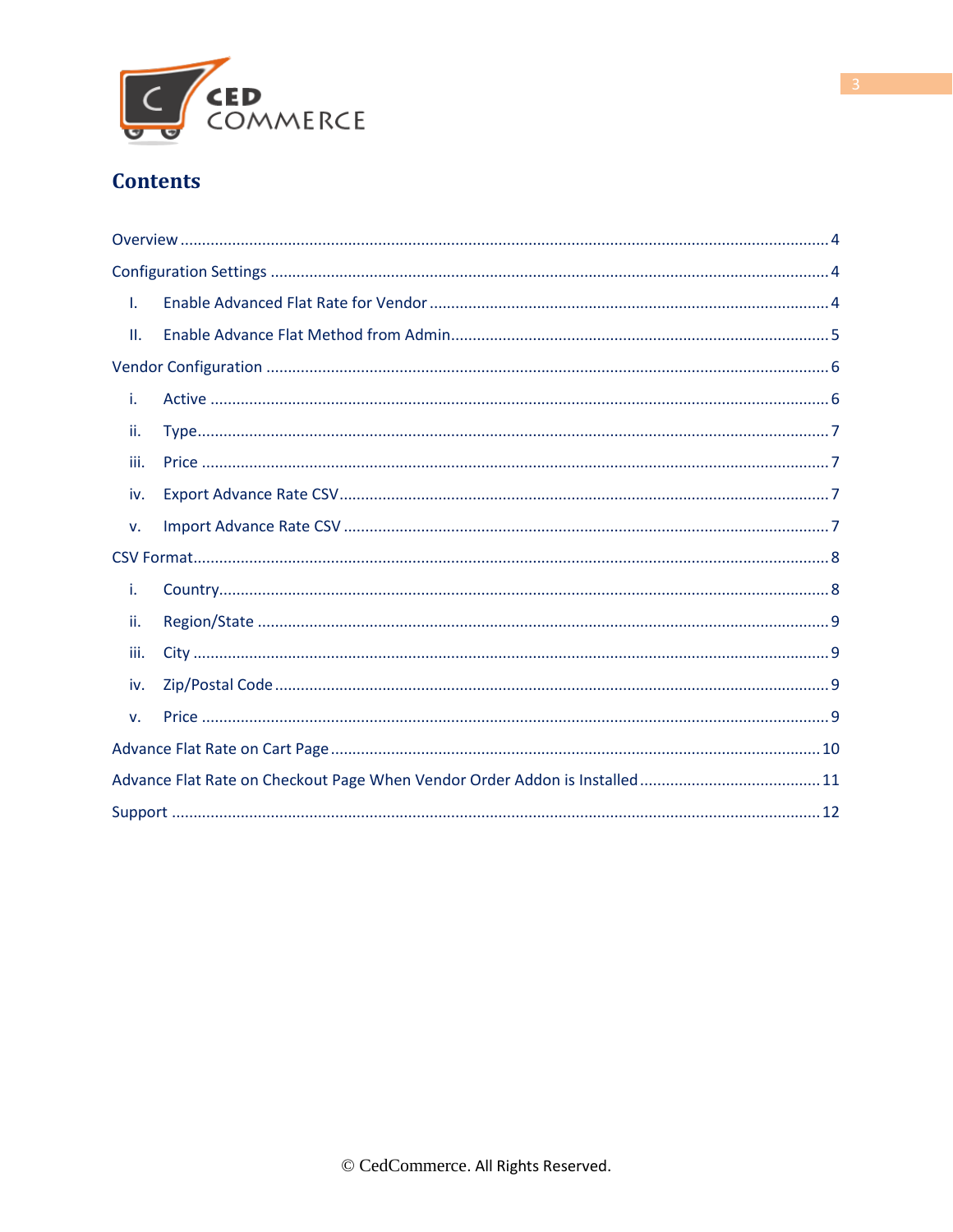

### **Overview**

Vendor Advanced Flat Rate Shipping addon for CedCommerce Multivendor Marketplace is an advanced version of default Magento flat rate shipping method. It allows the vendors to define flat rate for different destinations of their products. So the vendor can decide different flat rates for different countries. This module has the following functionalities:

- Vendor can define flat rate by fixed amount or percent amount.
- Vendor can set the rate calculation method on per order basis or per item basis.
- Vendor can enable or disable this shipping method.
- Vendor can define the flat rate according to the destination like country, state, city, zip code.
- Vendor can import and export the flat rates in CSV files.
- For example, flat rate for US is  $$5$  per product (say). But for UK it is  $$8$  (say).
- Admin will have full control over this addon.

Vendor can define different shipping cost for different destination addresses. If this shipping method is enabled, then shipping rates will be calculated destination wise as specified by the vendor in the CSV file.

## **Configuration Settings**

The configuration settings can be opened from **CsMarketplace > Vendor Configuration** in the menu section.

#### **I. Enable Advanced Flat Rate for Vendor**

When set to Yes, Advanced Flat Rate shipping method will be enabled and vendor will see this option in vendor shipping method panel. Otherwise, this shipping will not be available for vendor.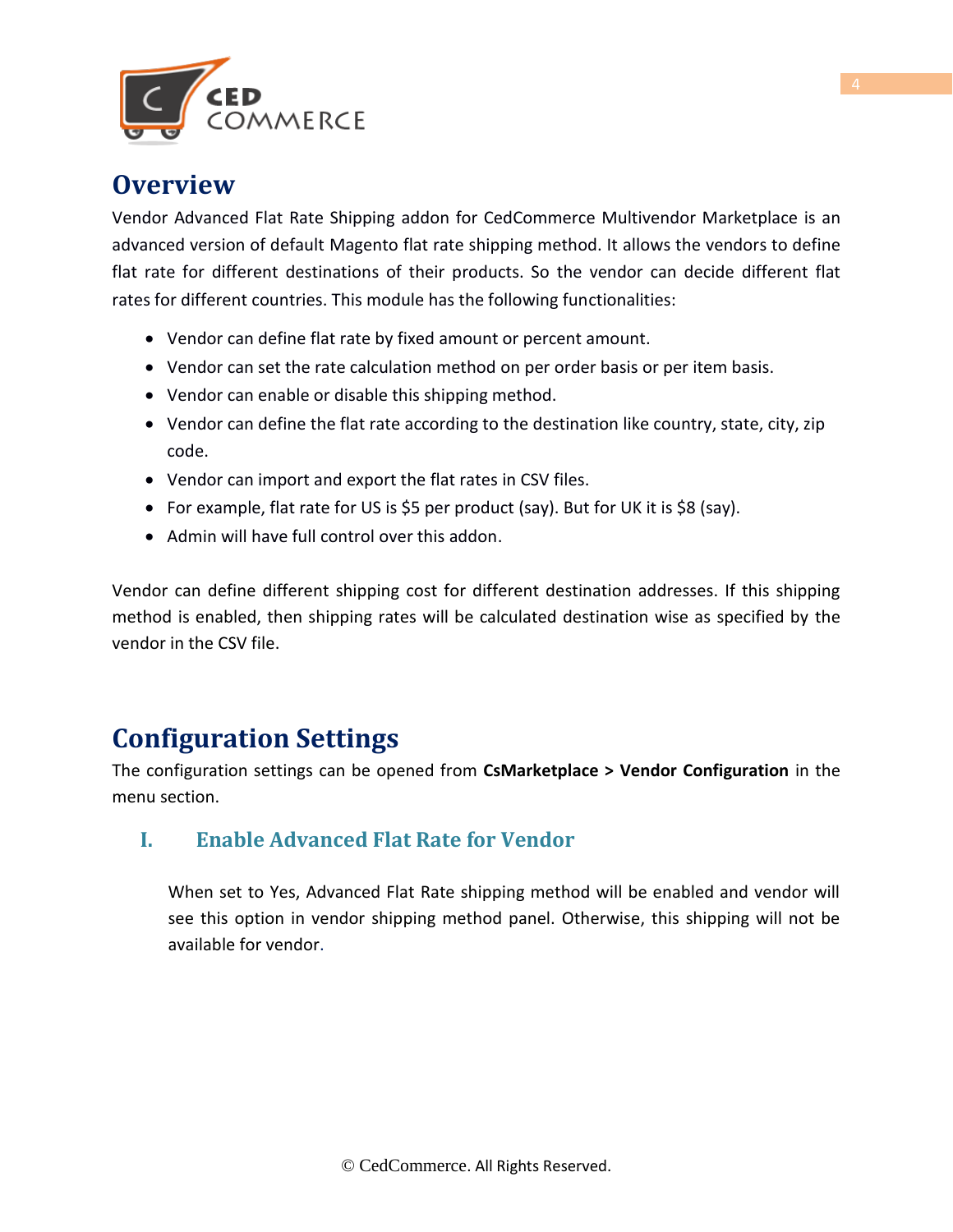

| <b>Vendor Multi Shipping</b>         |                                                                                         | Δ         |
|--------------------------------------|-----------------------------------------------------------------------------------------|-----------|
| <b>Carrier Title</b>                 | <b>Marketplace Rates</b><br>A Vendor MultiShipping Carrier Title                        | [WEBSITE] |
| Method Title                         | <b>Multi Shipping</b><br>Vendor MultiShipping Method Title                              | [WEBSITE] |
| <b>Vendor Shipping Carriers</b>      |                                                                                         |           |
| <b>Enable United Parcel Service</b>  | <b>No</b><br>A Before Enabling this please enable UPS Shipping<br>Method                | [WEBSITE] |
| Enable Advance Flat Rate<br>Shipping | Yes<br>A Before Enabling this please enable Advance Flat Rate<br><b>Shipping Method</b> | [WEBSITE] |

#### **II. Enable Advance Flat Method from Admin**

This module is based on the Magento Advanced Flat Rate Shipping method. So this shipping method should be enabled by the admin. Admin can enable the Advance Flat Rate Shipping Method by going to the **System > Configuration > Shipping Method** section. Here you will see the "**Advance Flat Rate**" group.

Set the "**Enabled**" field to "**Yes**". Now this shipping will be available to the vendor and the customer will see the rates on frontend.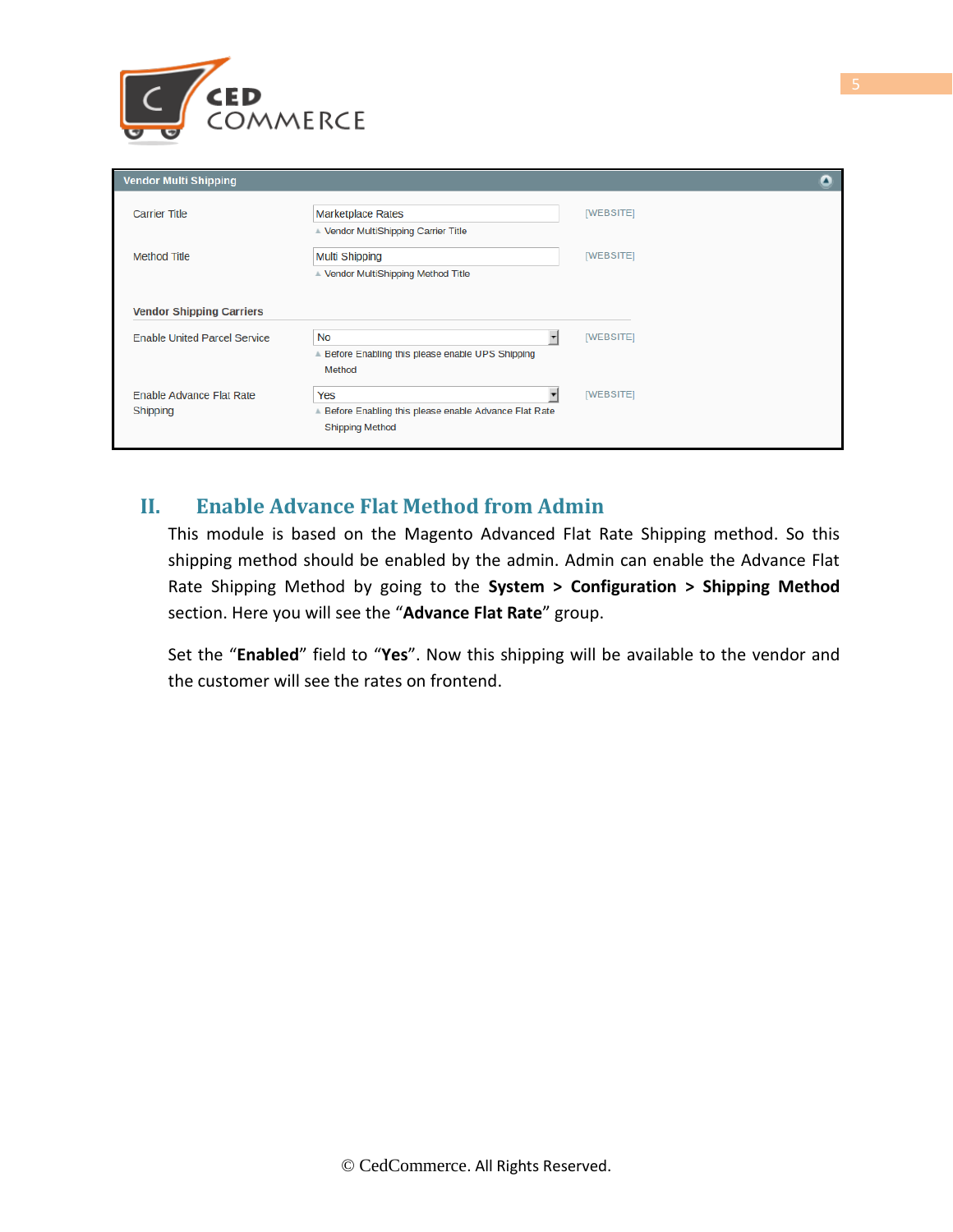

| <b>Advance Flat Rate</b>       |                                                                                                                               | ٥                                        |
|--------------------------------|-------------------------------------------------------------------------------------------------------------------------------|------------------------------------------|
| Enabled                        | $\overline{ }$<br>Yes                                                                                                         | $\Box$<br>Use Default [STORE VIEW]       |
| <b>Method Name</b>             | Advance                                                                                                                       | $\Box$<br>Use Default [STORE VIEW]       |
| Price                          | 5.00                                                                                                                          | Use Default [STORE VIEW]<br>$\boxed{13}$ |
| Sort Order                     | 9                                                                                                                             | $\boxed{23}$<br>Use Default [STORE VIEW] |
| <b>Title</b>                   | admin                                                                                                                         | Use Default [STORE VIEW]<br>回            |
| <b>Type</b>                    | ▼<br>Per Item                                                                                                                 | $\boxed{13}$<br>Use Default [STORE VIEW] |
| Show Method if Not Applicable  | 회<br><b>No</b>                                                                                                                | $\boxed{13}$<br>Use Default [STORE VIEW] |
| <b>Displayed Error Message</b> | This shipping method is currently unavailable. If<br>you would like to ship using this shipping method,<br>please contact us. | <b>El Use Default</b> [STORE VIEW]       |
| Export                         | <b>Export CSV</b>                                                                                                             | [WEBSITE]                                |
| Import                         | No file selected.<br>Browse                                                                                                   | [WEBSITE]                                |

# **Vendor Configuration**

When the Vendor Advanced Flat Rate Addon has been installed and configured by the admin, then the vendor can configure the advance flat rate method in the vendor panel. Firstly, the vendor has to set the shipping settings in their panel. In it they have to set their shipping address. Then they can set the other shipping method settings available in the vendor panel.

To open this page, login as vendor and go to the **left navigation bar, Settings > Shipping Method**.

#### **i. Active**

From here the vendor can enable/disable Advance Flat Rate Shipping method for his products.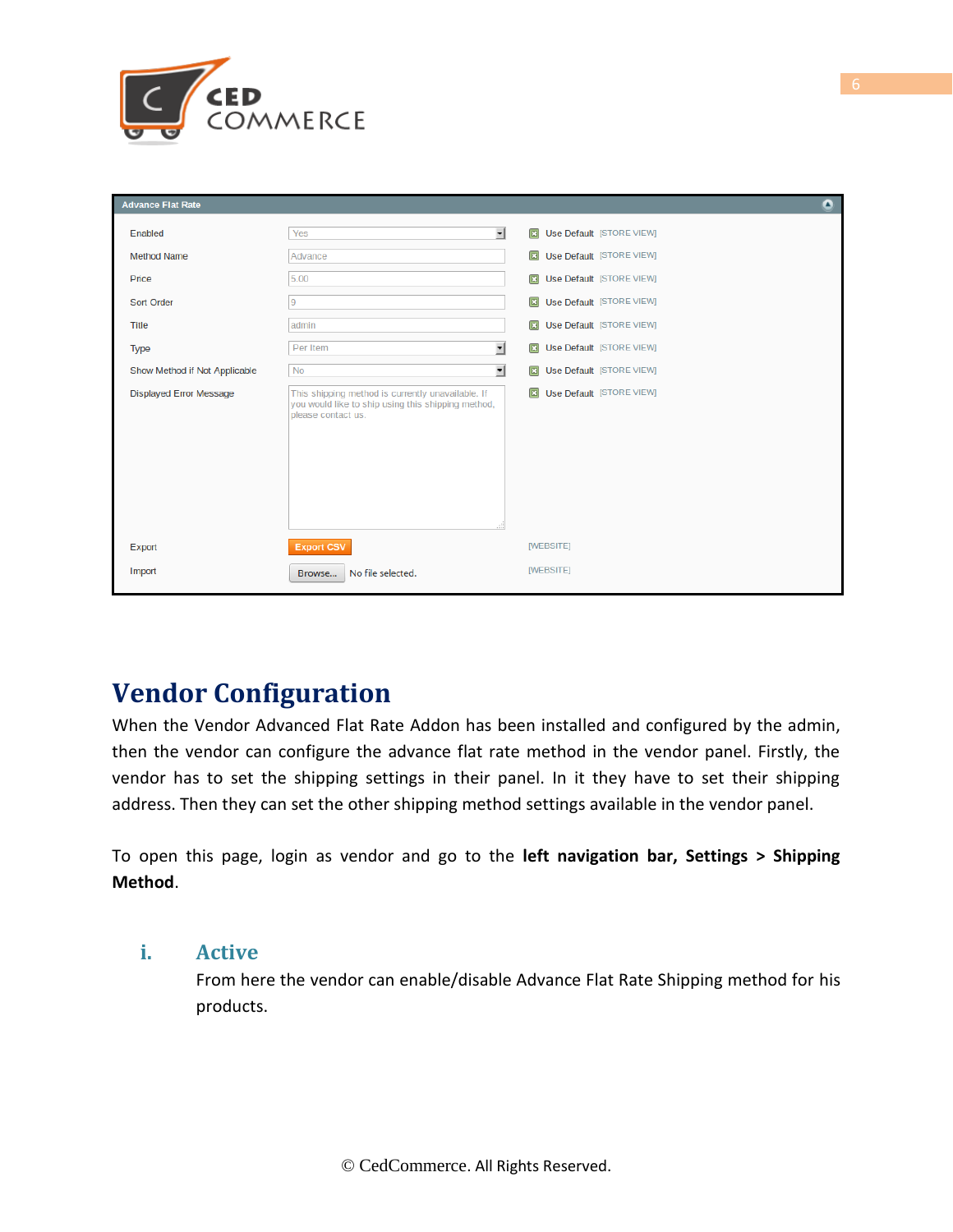

#### **ii. Type**

Here the type can be 'per order' or 'per item'. If this field is per order, then the flat rate specified in the CSV file will be applied order wise. If it is per item, then the flat rate will be applied on a single item in the cart.

#### **iii. Price**

Here the vendor can specify the default shipping price of a product. Whenever the price is not defined for a particular destination address or product in a csv file, then the default price specified here will be the shipping cost of that product. This is an optional field.

#### **iv. Export Advance Rate CSV**

Here the vendor can export CSV file of shipping rates. Each Vendor can export his own CSV file containing advance flat rates. CSV file will have fields **Country, Region/State, City, Zip/Postal Code, Sku, Price.** After Exporting CSV file, vendor can make changes and can upload that CSV file for the import process.

#### **v. Import Advance Rate CSV**

Here the vendor can upload the CSV file for the import process. Vendor can upload files with ".csv" extension and can upload only one file at a time. Thus, they can have only one file for the importing process. So, if the vendor uploads another CSV file, then it will override the previous file. So, shipping rates will be calculated from the last uploaded file by the vendor for his products.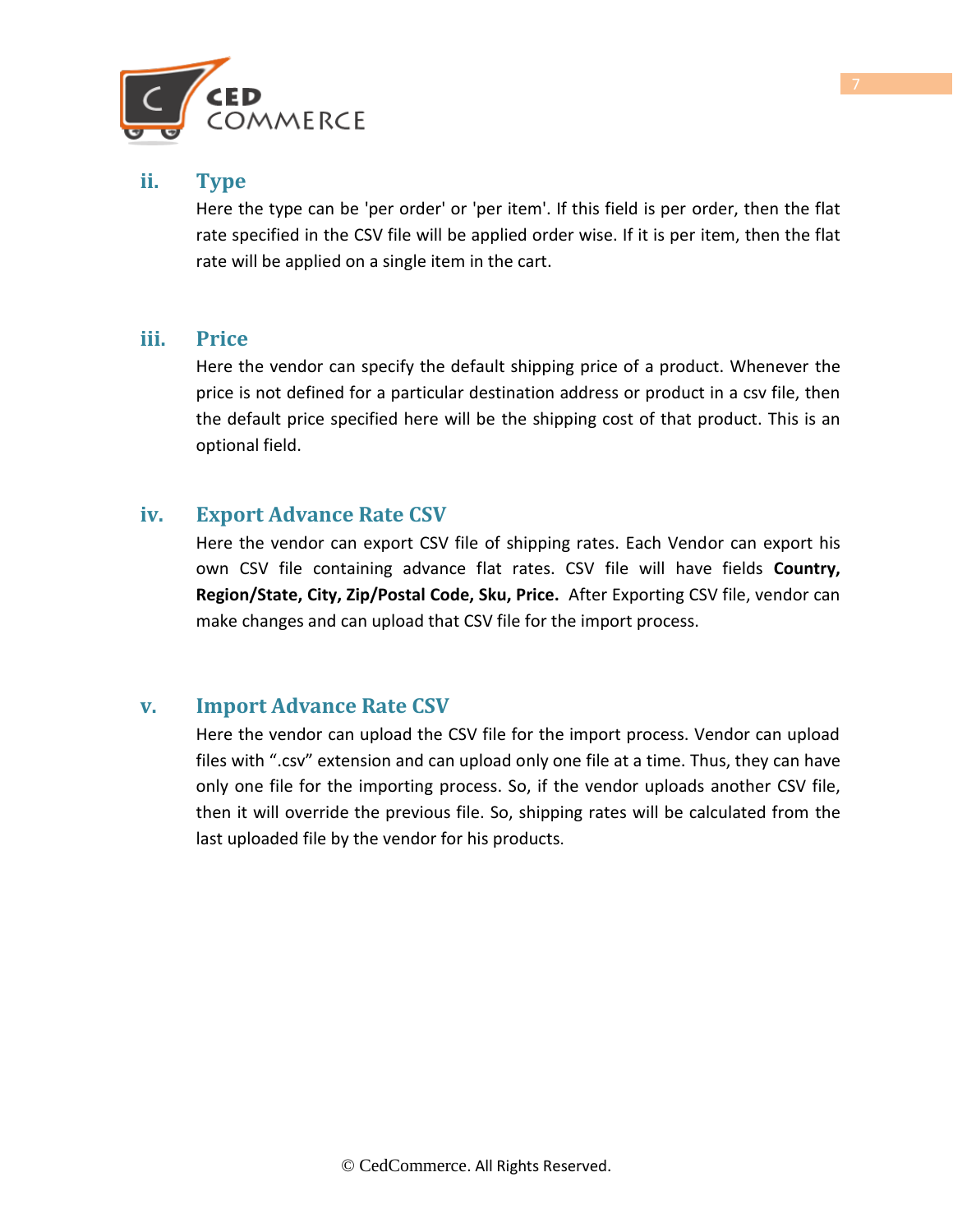

| <b>SHIPPING METHODS</b>                                                               | <b>CANCEL</b><br><b>SAVE</b> |
|---------------------------------------------------------------------------------------|------------------------------|
| <b>ADVANCE FLAT RATE</b>                                                              |                              |
| Active *                                                                              |                              |
| Yes                                                                                   |                              |
| Type *                                                                                |                              |
| Per Order                                                                             |                              |
| <b>Price</b>                                                                          |                              |
| 1                                                                                     |                              |
| <b>Export Advance Rate CSV</b><br><b>EXPORT CSV</b><br><b>Import Advance Rate CSV</b> |                              |
| Browse   No file selected.                                                            |                              |
| « Back                                                                                | * Required Fields            |

## **CSV Format**

On exporting the CSV file of shipping rates, vendor will get all the details of the destination addresses with price. Fields in the Per Product Shipping Rates CSV files are **Country, Region/State, City, Zip/Postal code, Price.** 

All the fields and rules related with the fields that should be kept in mind while importing the CSV file are described below:-

#### **i. Country**

In this field, country name should be in **ISO (alpha 2) or ISO (alpha 3)** country code. The ISO country code are internationally recognized codes that designate a two letter combination or a three letter combination for each country and most of the dependent areas, it's like an acronym, that stands for a country.

For example, ISO2 (two letter) country codes are US (for United States), FR (for France) and ISO3 (three letter) country codes are CAN (for Canada), DNK (for Denmark), AUS (for Australia). In this fields ISO country codes will be saved. Otherwise, it will give error while importing.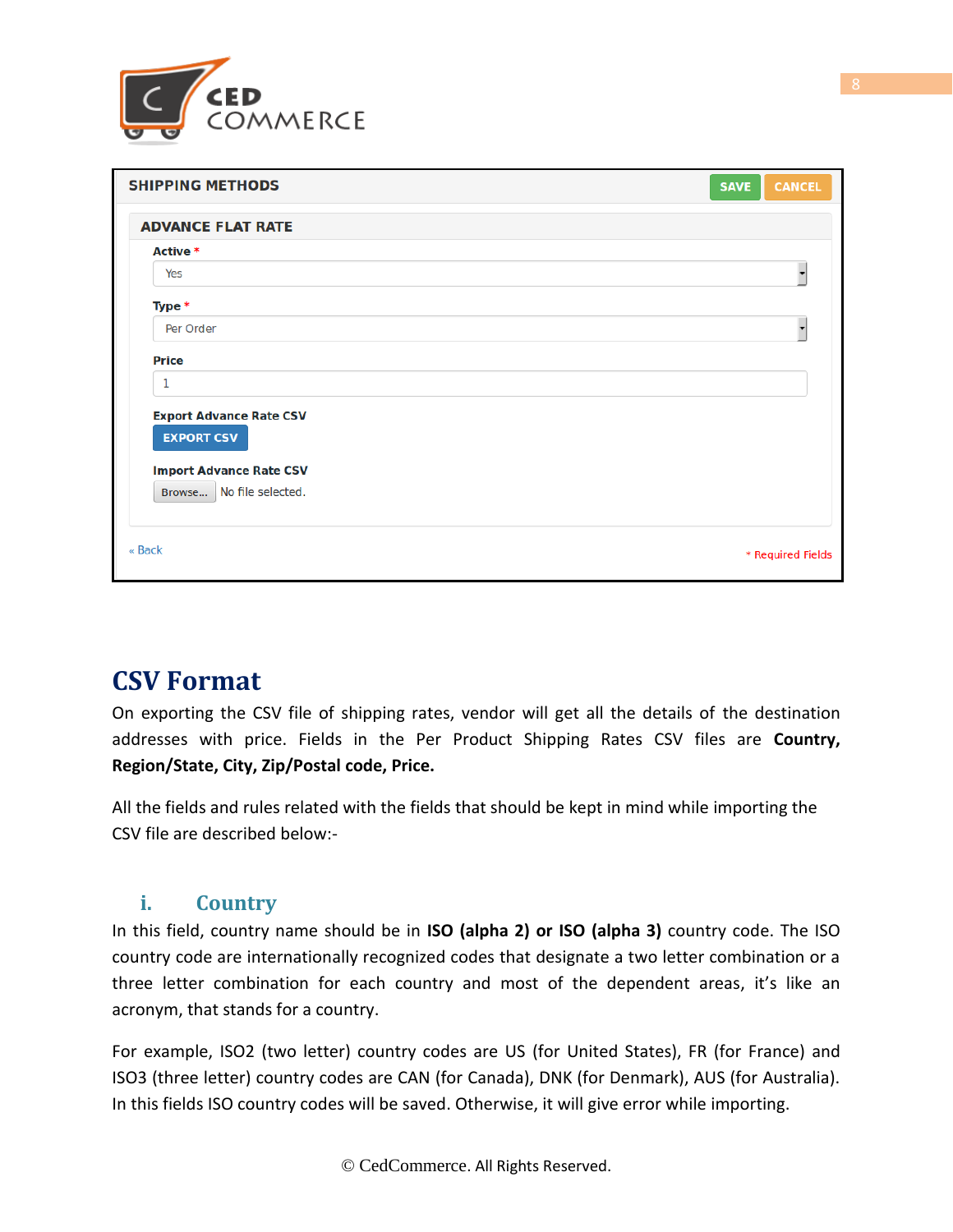

#### **ii. Region/State**

In this field, a valid region/state should be entered. Magento stores Region id on the basis of region/state name in the database. For the state/region mentioned in CSV file, respective region id will be stored in the database. So, a valid Region/State with proper naming convention should be given. Otherwise, it will give an error while importing. For example, **newyork** State will give error while saving the uploaded file, it should be **NewYork**.

#### **iii. City**

In this field, any city name can be provided. If no city is provided, then it means **ALL CITY (\*)** of that state and country.

#### **iv. Zip/Postal Code**

In this field, postal code of the state is provided. Destination address of the customer will be matched with the fields of the CSV file, shipping rates will be calculated according to the different destination addresses.

#### **v. Price**

This is the field where shipping price of different destination addresses is specified. Price provided here will be shown on the cart and checkout pages as the shipping cost of a particular destination address.

|   |         | B                   |      | n                     |   |  |
|---|---------|---------------------|------|-----------------------|---|--|
|   | Country | <b>Region/State</b> | City | Zip/Postal Code Price |   |  |
|   | lus     | AS                  | abc  | 10016                 | 8 |  |
| ર | lus     | AL                  | ŵ    | 10011                 | 2 |  |
|   | lus     | AК                  | abc  | 10012                 |   |  |
|   | lus     | AL                  | abc  | 10013                 | 9 |  |
| 6 |         |                     |      |                       |   |  |
|   |         |                     |      |                       |   |  |
| 8 |         |                     |      |                       |   |  |
| 9 |         |                     |      |                       |   |  |
|   |         |                     |      |                       |   |  |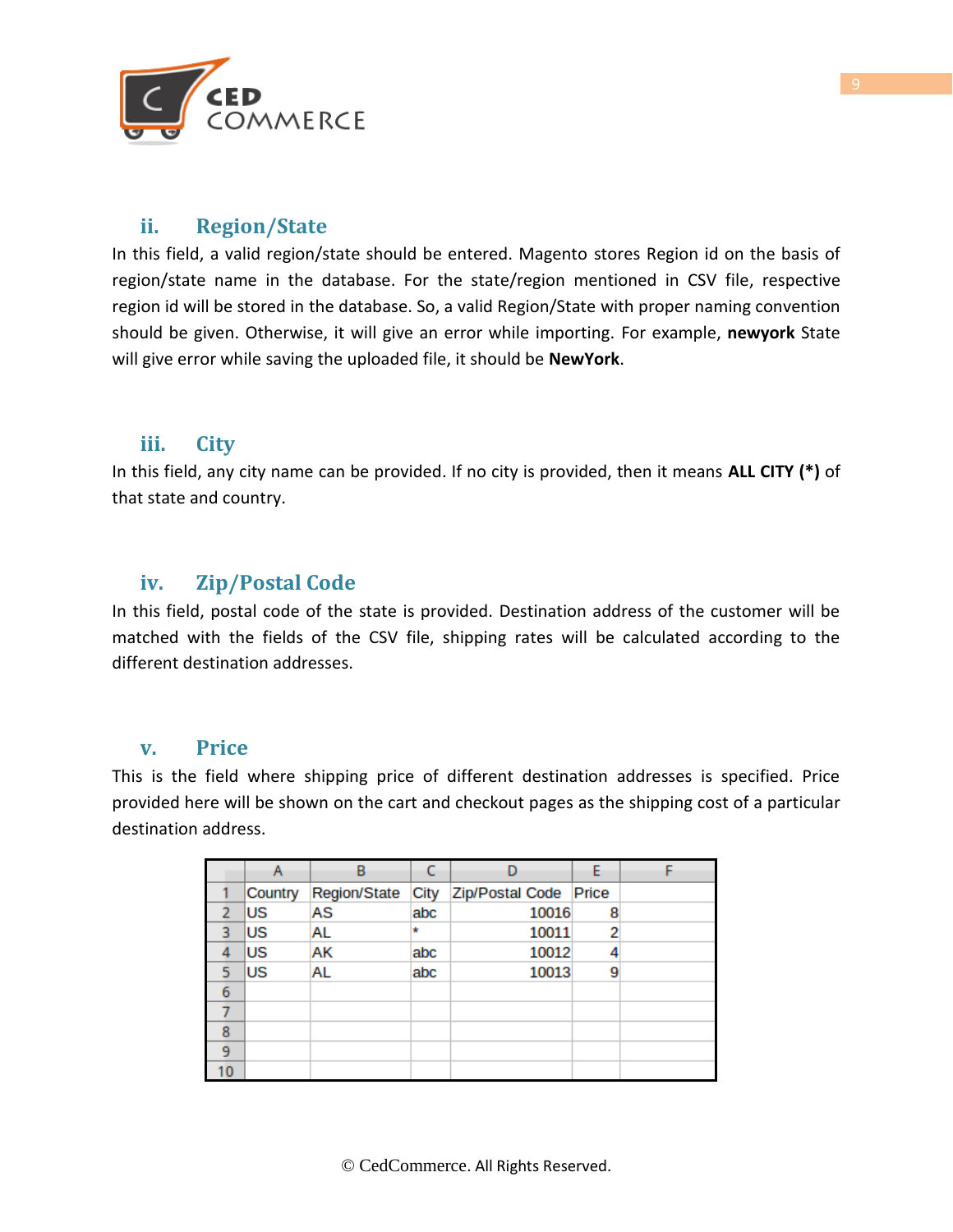

## **Advance Flat Rate on Cart Page**

Customer will see vendor wise shipping cost on the cart page. This module is dependent on Vendor Multi Shipping Addon, so you must install multishipping extension first. In the attached snapshot you can see that there are two products in the cart associated with different vendors. Here you will see both vendors have enabled the **"Advanced Flat Rate"** shipping methods for their products. So the customer will see vendor wise shipping costs for both vendors.

If any vendor has not enabled any shipping method then, the customer will get the rates defined by the admin for the vendor's products. If multishipping is not enabled from the vendor configuration settings, then the customer will get the rates defined by the admin.

According to the destination address specified by the customers, shipping rates will be calculated destination wise, which will vary with different destination addresses. Shipping cost for different destination addresses will be specified in the latest CSV file uploaded by the vendor.

As we can see in the previous snapshot of csv files, that for (US, AL, \*, 10016) combination of destination address, shipping rates will be \$2 as given in the CSV file of both the vendors. So, as in the cart there are two products of different vendors. Thus, rates will be calculated by CSV file i.e. \$2.

| <b>Product Name</b>                       |      | <b>Move to Wishlist</b> | <b>Unit Price</b> | Qty          | <b>Subtotal</b> |    |
|-------------------------------------------|------|-------------------------|-------------------|--------------|-----------------|----|
| m shirt<br><b>Vendor</b><br><b>Juliet</b> | Edit | <b>Move</b>             | \$222.00          | $\mathbf{1}$ | \$222.00        | 6  |
| new item<br><b>Vendor</b><br>Jones        | Edit | <b>Move</b>             | \$220.00          | $\mathbf{1}$ | \$220.00        | 61 |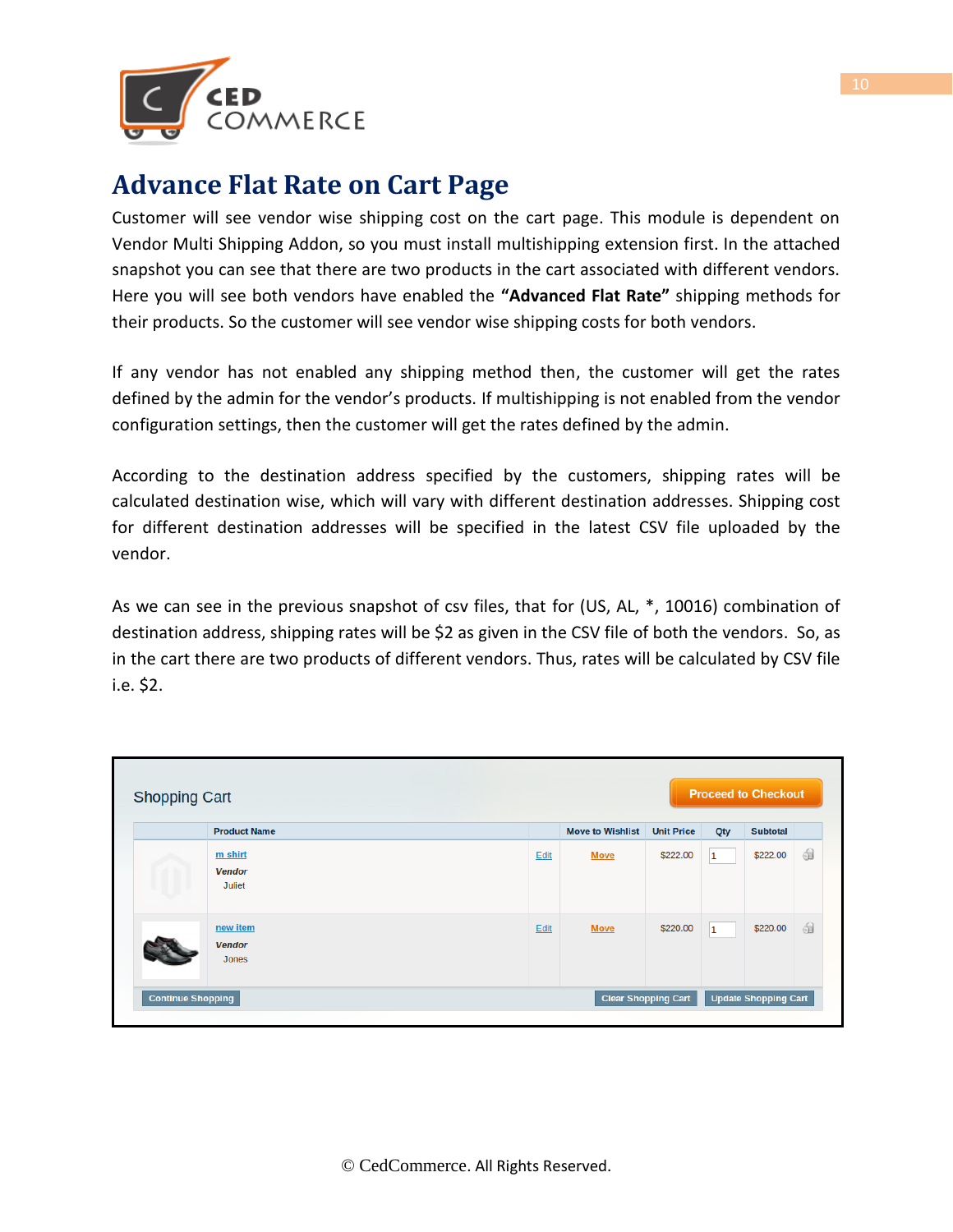

| <b>EDI ESTIMATE SHIPPING AND TAX</b>               |
|----------------------------------------------------|
| Enter your destination to get a shipping estimate. |
| Country*                                           |
| <b>United States</b>                               |
| <b>State/Province</b>                              |
| Alabama                                            |
| <b>Zip/Postal Code</b>                             |
| 10011                                              |
| <b>Get a Quote</b>                                 |
| <b>Jones</b>                                       |
| Advance \$2.00                                     |
| <b>Juliet</b>                                      |
| <b>Advance \$2.00</b>                              |
| <b>Update Total</b>                                |

# **Advance Flat Rate on Checkout Page When Vendor Order Addon is Installed**

When Vendor Order Addon is installed then, the order will be divided according to the vendor products in the cart. If there are products of two vendors in a single order then, the order will be broken up into two parts and the customer will see the shipping rates for different vendors like this: -

Title =admin Method name=Advance Total **"advanced flat rate"** shipping cost for vendor1 is \$2.